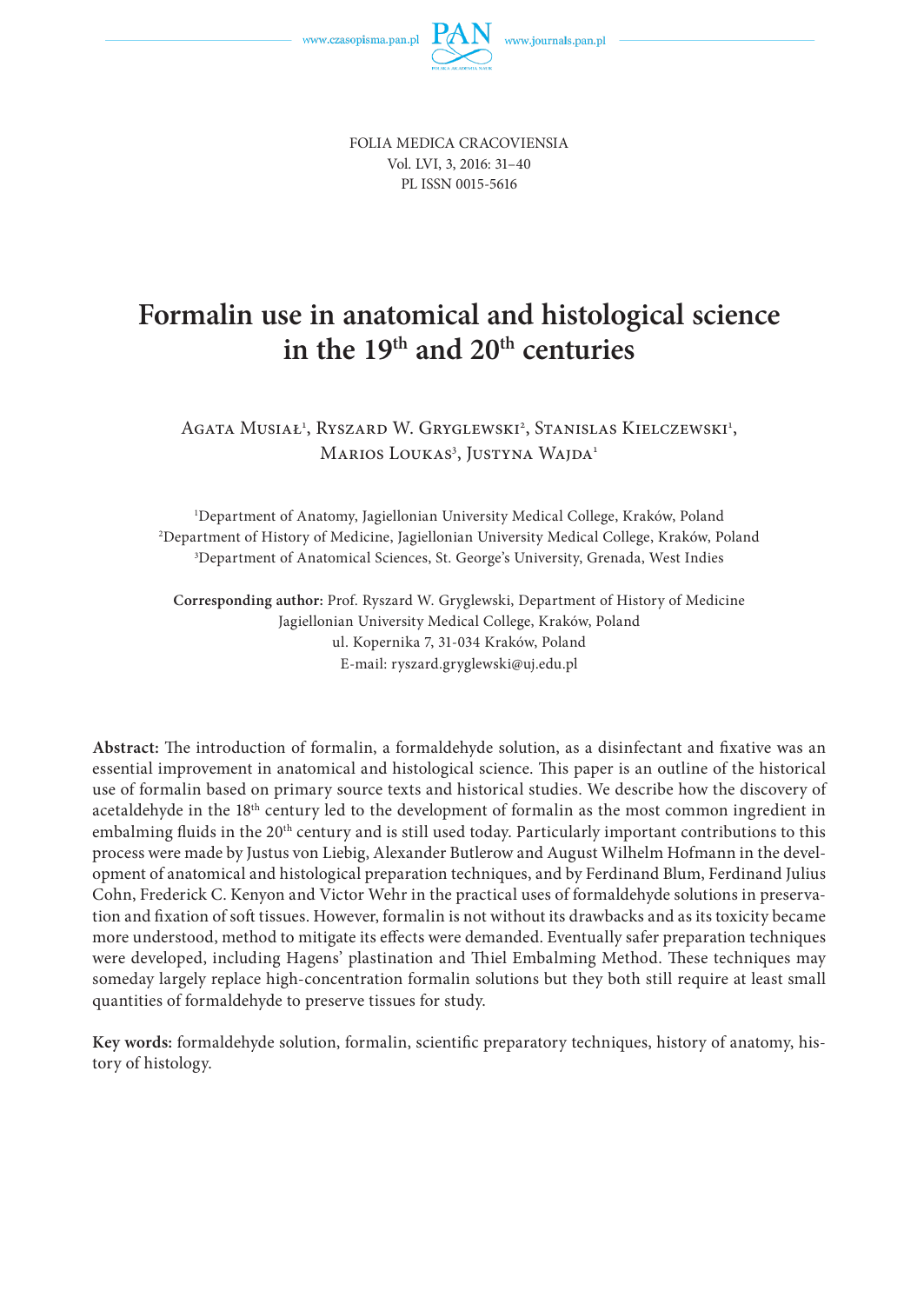## **Introduction**

In this paper, we present the history of the development of formalin and its introduction into anatomical and histological preparation techniques on the basis of existing studies and primary source texts. Formalin is a saturated (35–40%) aqueous solution of formaldehyde, it is a colorless liquid with a pungent, irritating odor and taste, readily miscible with ethanol. It exhibit strong fixative and preservative properties. A  $3-4\%$  aqueous solution is used for fixing plant tissues and various concentrations for animal and human tissues for microscopic study [1]. A 1–2% aqueous solution can be used as a disinfectant, antiseptic or antiperspirant. Formalin is also used in the manufacturing of furniture, clothing, cosmetics, and paper. Prior to the early  $20<sup>th</sup>$  century, formaldehyde was used mainly for surgical and hospital disinfection or for preserving anatomical preparations.

#### **History**

The history of formalin dates back to the Age of Enlightenment when medieval alchemy, steeped in magic and astrology, slowly gave birth to chemistry, its modern offspring. Ancient lore was evolved into scientific understanding by scientists like German-Swedish chemist Carl Wilhelm Scheele who discovered a number of elements and compound. In 1777, he discovered the substance that came to be known as acetaldehyde [2]. Its synthesis was described later in the 18th century by the French scientists Antoine François Fourcroy and Louis Nicolas Vauquelin, who isolated it in the course of their experimental research on sulfuric acid. While studying the oxidation of alcohols in 1835, Justus von Liebig categorized acetaldehyde as a "dehydrogenated alcohol" and calling it at the time "aldehyde" [3]. With this growing understanding of aldehyde chemistry, Alexander Butlerow became the first to synthesize formaldehyde in its gaseous form and as a polymer in solution in 1859 [4, 5]. Nine years later, in 1868, August Wilhelm Hofmann, proposed a simplified method of producing formaldehyde from methanol and determined its molecular structure [6].

As scientists discovered the properties of formaldehyde, industrial engineers of the time quickly developed commercial applications for it as well. This led to a demand for large amounts of the compound and by 1891 the first patent for a large scale production process was obtained in Germany [7]. Production of formaldehyde solutions quickly spread to other countries in Industrial Revolution-era Europe. These commercially-produced solutions varied significantly in concentration and other ingredients and bore a variety of names. In England it was usually called formic acid. In Germany we find formol and formalin, the term also widely used in the United States. In some countries, formaldehyde was sold under the trademark Formal [7].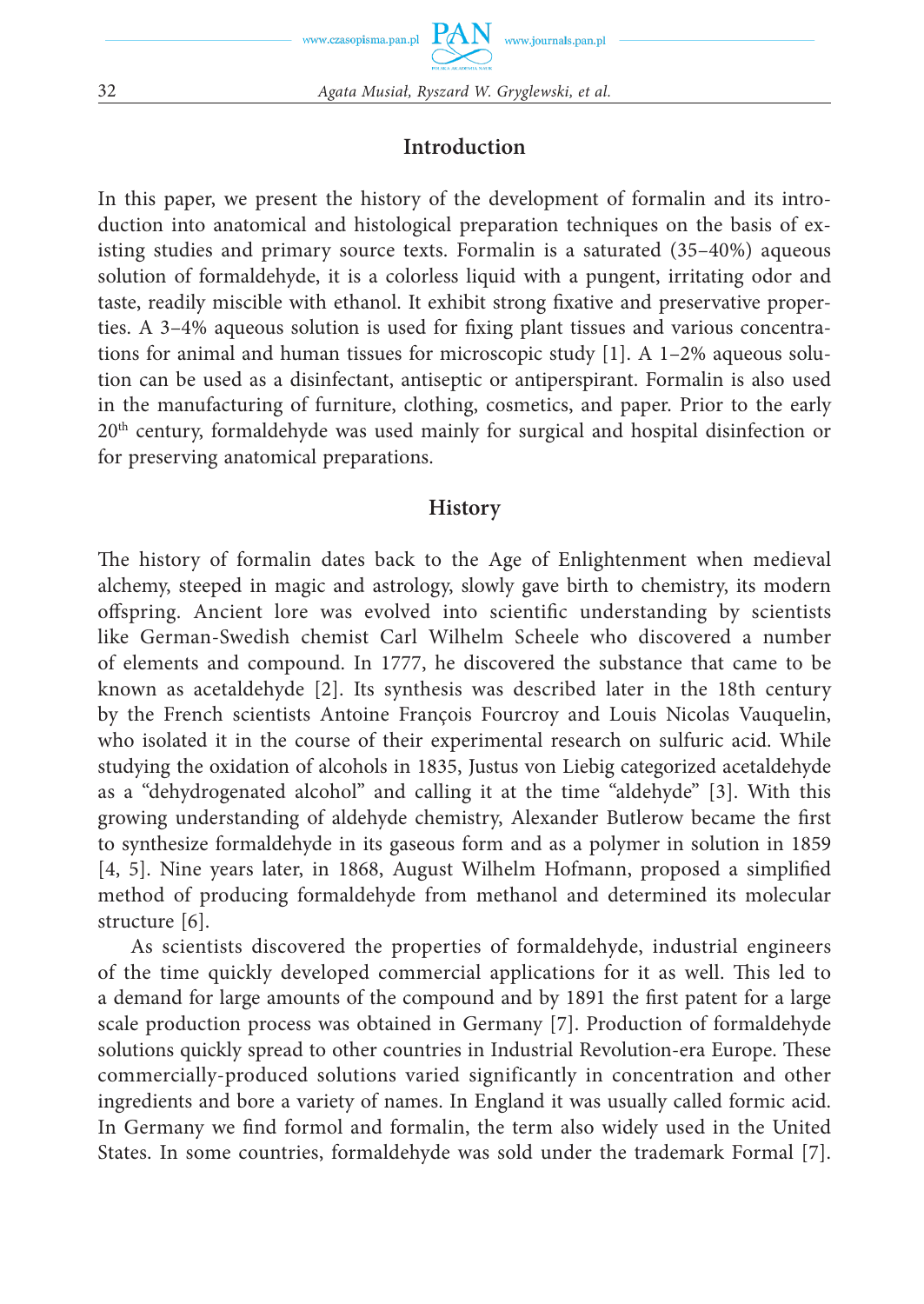With this increase in industrial production, these various solutions became less expensive and more available to scientist as well.

As more scientist gained access to formaldehyde, medical applications for the compound were gradually discovered. Between 1880 and 1890 its antiseptic properties were recognized [8], leading to promising tests of clinical applications [4]. In 1892, the French scholar Jean Auguste Trillat observed formaldehyde hardening soft tissues and triggering coagulation [9]. The following year Ferdinand Blum, working intensively on the use of formaldehyde solution in antiseptic procedures, reported that the skin of the fingertips became visibly thickened after prolonged exposure, having become impregnated [10, 11].

Applications for these preservative properties of formaldehyde were quickly recognized and by the mid-1890s some scientists were already experimenting with various solutions in anatomical and histological preparations [12]. An earlier pioneer was the German physician and biologist Ferdinand Blum who compared the effectiveness of formaldehyde to that of traditionally-used preserving agents such as alcohol [13]. By 1896, Blum had shown that formaldehyde was more effective at maintaining the color and shape of tissues without affecting the microscopic structure of the preparation [14, 15].



**Fig. 1.** Ferdinand Julius Cohn (1828–1898).

Blum's results were confirmed by Ferdinand Julius Cohn (Fig. 1), Frederick C. Kenyon, by his own father, Isaac Blum and by others [16]. In 1893, Cohn experimented with a 40% solution of formaldehyde (later to be called formalin) and confirmed its antibacterial and fixative effect on internal structure of animal soft tissues and proteins  $[17]$ . This was confirmed by Isaac Blum who at the end of 1893 used 10% and 20% solutions of formaldehyde to preserve different types of tissue in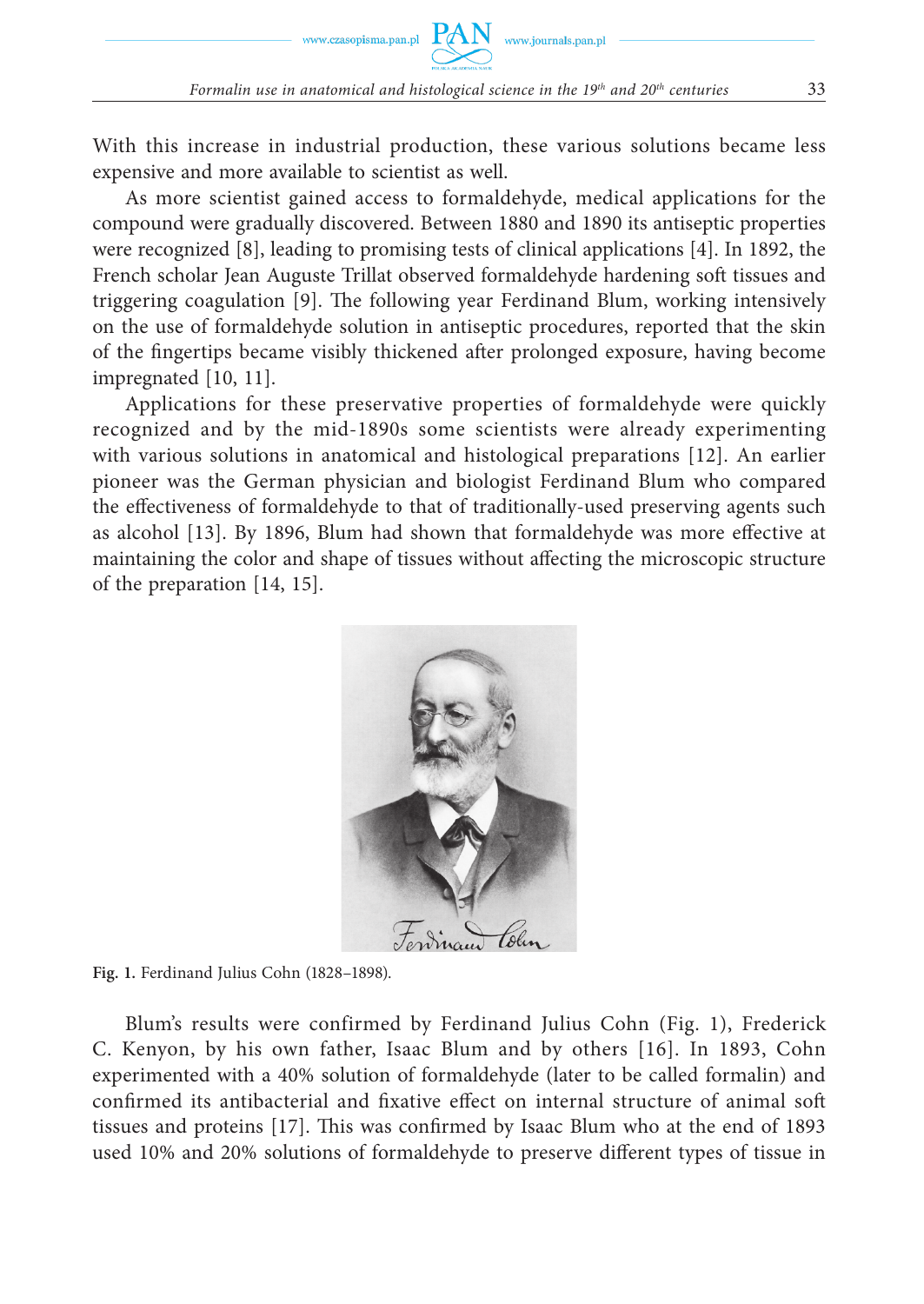

many animal and plant species, including fish, amphibians, reptiles, small mammals and invertebrates, as well as flowers and fruit. The elder Blum also used his solutions to preserve human embryonic and fetal specimens. Similar work with formalin was done by Kenyon who published his results in a paper in 1895. In it, Kenyon describes how he was able to reproduce the results obtained by Blum and other researchers, supporting formaldehyde's effectiveness in the preparation of various types of animal tissues. Additionally, he found that even when formalin caused shrinkage of a tissue, it did not alter its microscopic structure. On a macroscopic scale, he noted that the shape and color of tissue was preserved with only blood-filled vessels becoming discolored, that the eyeballs maintained a nearly life-like appearance, and that plant material could be prepared successfully as well. In his paper, Kenyon also gave practical guidelines for the use of formalin, including the simultaneous use of alcohol for fixing histological sections.

With this proven effectiveness and practical guidelines, the use of formalin in anatomy and histology increased gradually during the mid-1890s. It also became an essential ingredient in the embalming human bodies. From 1841 to 1879, not one of the 13 formulas commonly used for embalming fluids included formalin. By 1899, this number grew to 25 of 159 registered recipes. From the turn of the century until 1954, formalin was present in 192 of 413 formulas [18]. This increase in formalin use was helped by further improvements in the manufacturing process such as a process of producing formaldehyde from methanol, developed by the German chemist Oscar Loew [19]. By 1895, the cost of formaldehyde dropped to below the cost of other commonly used fixatives, including alcohol [7]. Before the end of the  $19<sup>th</sup>$  century, formaldehyde had mostly replaced alcohol as the main ingredient in anatomical and histological preparation techniques.

The use of formalin in Poland was introduced by the surgeon Victor Wehr. A disciple of another famed Polish surgeon, Louis Rydygier, he described the uses of the solution during a session of the Seventh Congress of Polish Physicians and Naturalists held in Lvov in 1894. He presented a number of reports in the scientific literature and described his own uses [20]. Wehr began using formalin in 1893 to preserve pathologically altered organs and tissues removed during surgical operations. He was especially interested in structure of tumors. He reported: "resected tumors or organs are inserted immediately after the operation into a  $1-2%$  aqueous solution of formalin or formol. On the second or third day after this, the contaminated fluid is changed once. After a further 8–14 days preparations can be removed and stored in a glass jar with a glass stopper. It should be remembered that a little of the fluid must remain at the bottom of the jar, so the preparations are constantly under the influence of at least a minimal amount of formol vapor. In preparations stored in this way I did not see, even after more than half a year, any trace of decay, or destructive bacteria, or yeast or mold" [20].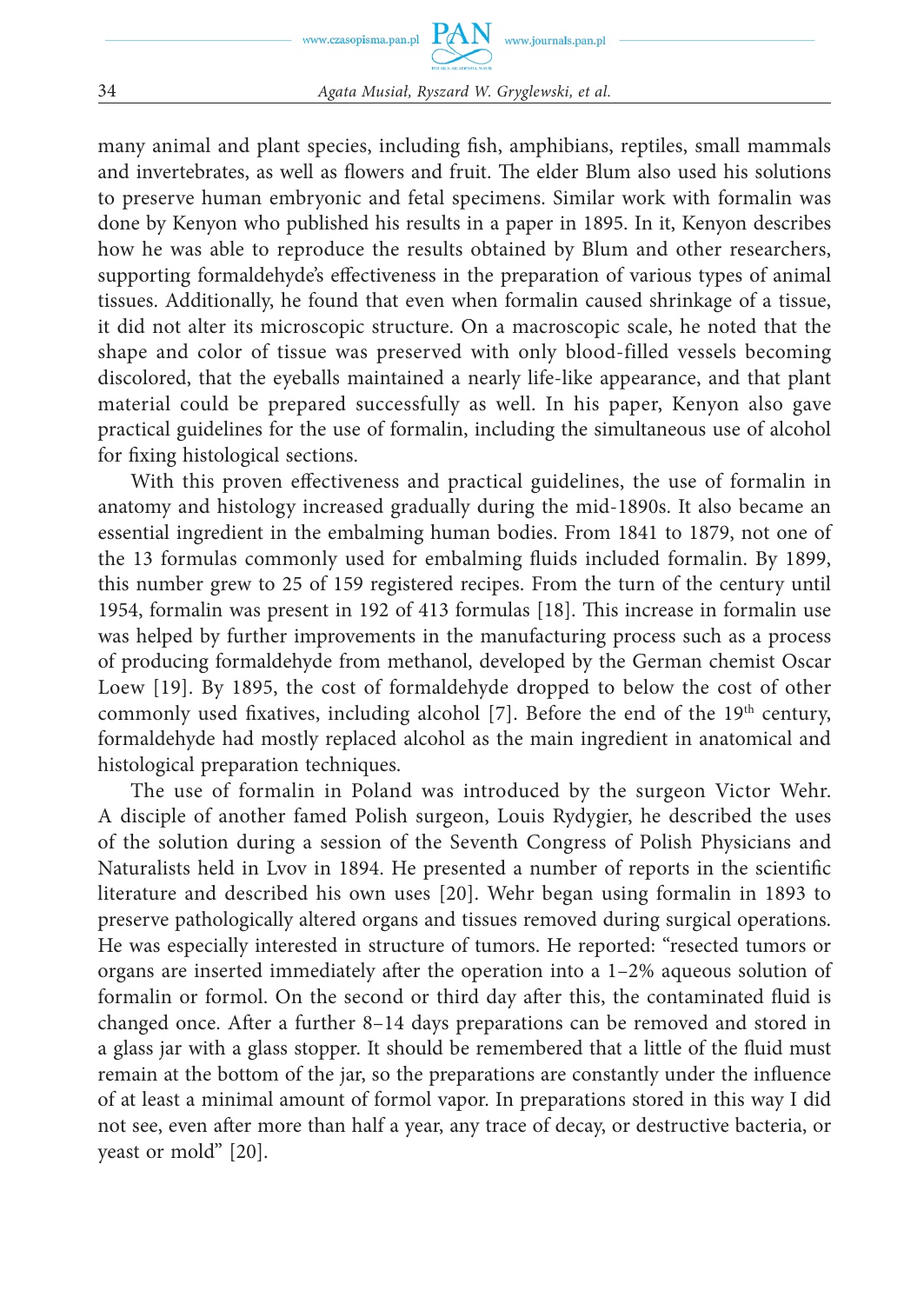

Wehr also confirmed the durability of formalin preparations and that organs retained their normal color and shape. He found that organs or tissues saturated with blood (e.g. placenta) darkened and turned brown but that the natural color could be restored through an alcohol treatment. This confirmed the observations made by Blum and Kenyon. Wehr's lecture sparked interest in the Polish medical community. The following year, Wehr present sections of human brains preserved in formaldehyde [21]. These finding were supported in a report by Viktor Checiński, the pathologist and prosector in Odessa Hospital, detailing his experiences with formalin for preserving whole brains and their parts [22]. The usefulness of formaldehyde in creating histological sections was also confirmed by Henry Frederick Hoyer Jr. [23]. During his research on the nervous system, this Polish scholar used formalin fixation at the initial stage of preparation of histological specimens, which he then stained using the technique developed by Camillo Golgi.



**Fig. 2.** Henryk Hoyer.

Solutions of formaldehyde were used in anatomical preparations throughout the  $20<sup>th</sup>$  century. The methods of preparation their long-term effects were continually investigated. Numerous studies compared the results achieved using different concentrations of formaldehyde with those achieved with other preservative agents. During the 1950s, experiments comparing formalin, Carnoy's solution (fixative composed mainly of ethanol, chloroform and glacial acetic acid) and spirits were conducted by many scientific groups: Sandritter *et al.* (1955), Harbesa and Neumann (1955), and Hartleib *et al.* (1956) [24–26]. Most of these trials demonstrated negligible loss of proteins from formalin-fixed organs (below the detection limits of the time). This finding was of particular importance, since it meant that formalin-treated tested further using other methods and their protein content analyzed.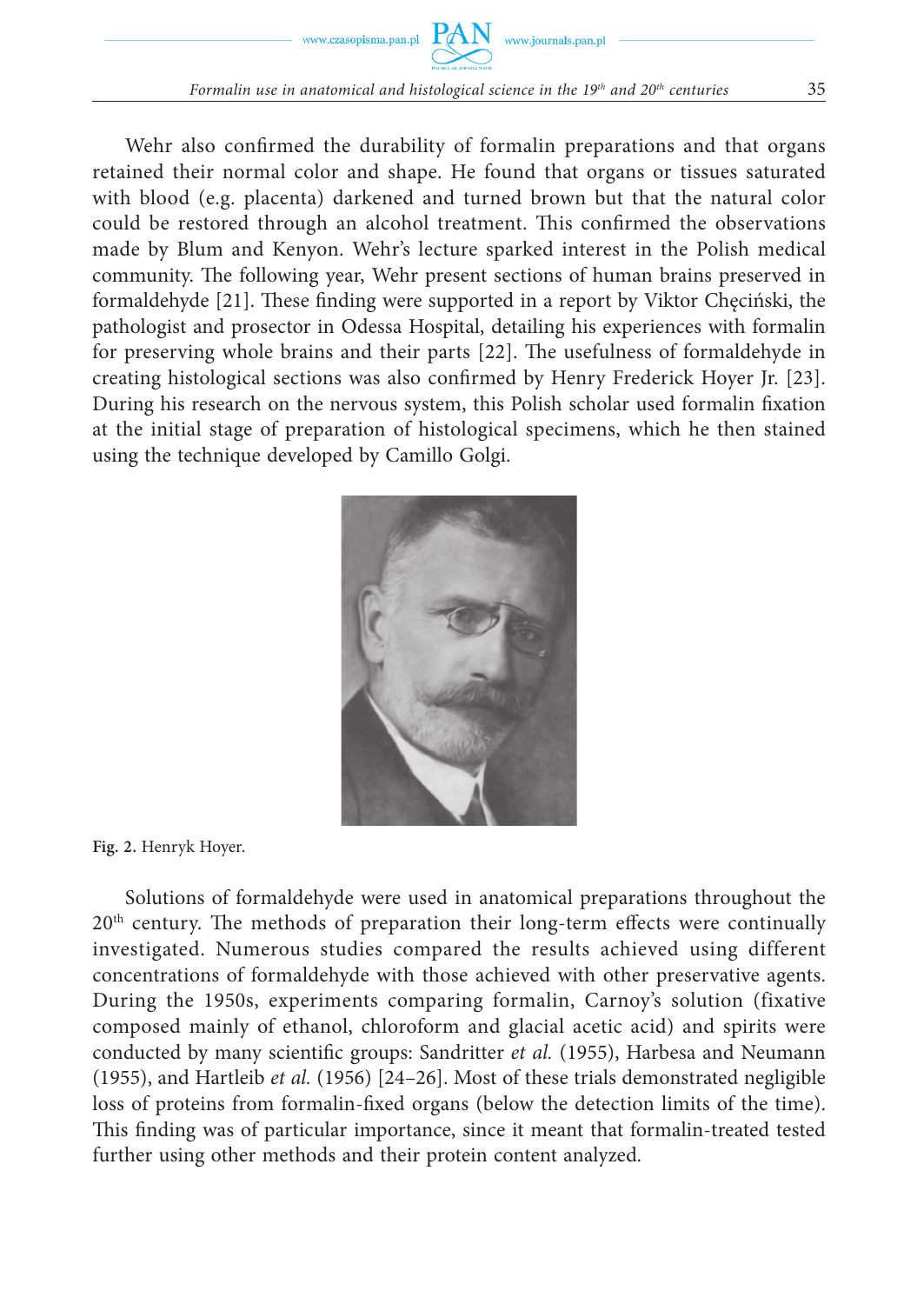# **Health Concerns**

As formalin use became commonplace, its adverse health effect became known. One of the first reports concerning its toxicity was published in 1905 by American physician Martin H. Fisher. The results of his investigation warned that inhalation of even small quantities of formaldehyde vapors could result in pneumonia, bronchitis and kidney in kidneys [27]. The allergenic effect of formaldehyde are well demonstrated [28]. It is a particularly strong contact allergen and for this reason, it is not used to produce drugs applied externally (de Groot *et al.*, 2009). There are also strong data suggesting that direct contact with formaldehyde and prolonged exposure to its fumes can lead to various chronic diseases including cancer [29]. By the end of the  $20<sup>th</sup>$  century, some countries such as Sweden and Japan banned the use of formaldehyde in cosmetics, and many others limited the concentration of it permitted in industrial products. Despite these concerns, the use of formalin remains widespread.

Formaldehyde solutions were still common in the dissection room where their health risks can be mitigated. The toxic hazard can be significantly reduced by using masks and special ventilation systems [30]. Low-concentration formalin solutions can still be effective as embalming fluids when they are combined with certain salts or industrial methanol spirits  $[31, 32]$ . The toxicity of formaldehyde can also be reduced with the addition of substances such as ammonium carbonite [33], monoethanolamine [34] or Infuntrace™ [35]. While toxicity is the greatest drawback of formaldehyde, it is certainly not the only one. Because it causes rapid coagulation of blood, tissue with a high blood content can undergo color and structural changes when treated. Formalin preparations do degrade over time despite their durability and have a strong, unpleasant odor  $[1]$ . Nevertheless its low cost and high effectiveness outweigh these disadvantages and therefore continues to be used to preserve cadavers.

### **New Development**

Viable alternatives to formalin began to surface in last decades of 20<sup>th</sup> century but these still made use of some quantities of formaldehyde [1]. Among the earliest was plastination, developed by German anatomist Gunter von Hagens in late 1970's. Its process included fixation, dehydration and forced impregnation of a liquid polymer into the specimen. The early stages of the plastination process require temporary preservation of tissues in with a solution of formalin and alcohol or acetone along with potassium nitrate and potassium acetate  $[36, 37]$ . The specimen would then be dehydrated and finally impregnated with the polymer. Depending on the desired outcome, Von Hagens used silicone rubber, polyester or epoxy resin [38]. The plastination process produces specimens of high quality and durability that are now extensively used in anatomical research and medical training [39].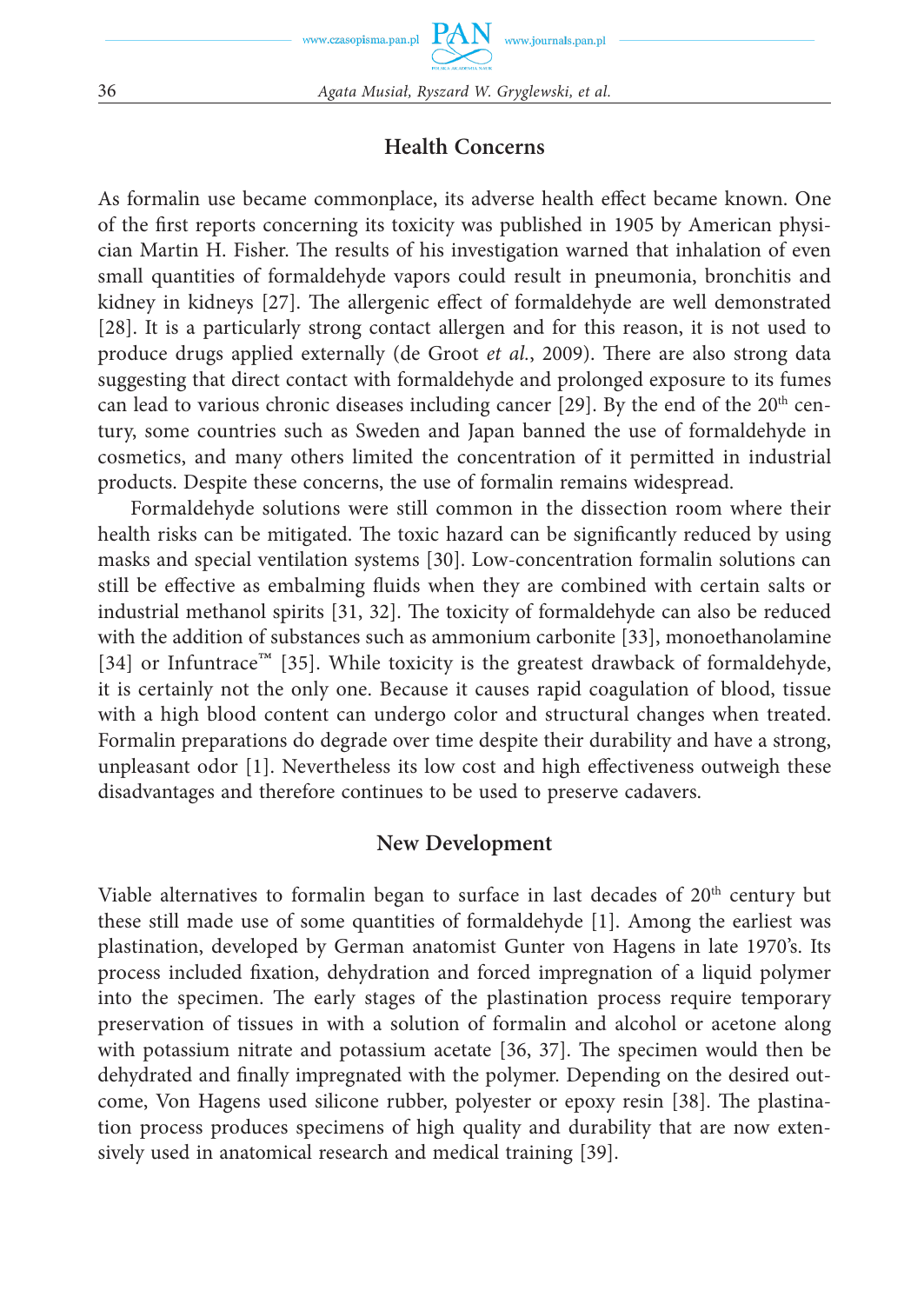

Another notable technique was developed in the early 1990's by the German anatomist Walther Thiel from Graz Institute of Anatomy. His technique was the results of over 30 years of experimentation in the long-term preservation of human cadavers. His aim was to find a preservation method that would maintain the natural color, consistency and transparency of a tissue for as long as possible. He prepared a total of 977 complete cadavers and numerous post-autopsy corpses [40]. The best method involved a mixture of salt compounds with low amounts of volatile formaldehyde. The precise composition of embalming fluid varied and is still constantly being refined [41]. Thiel named his technique Soft Embalming Method though it is also sometimes called the Graz Embalming Protocol or Thiel Embalming Method. Cadavers preserved with Thiel's method are very well suited for anatomical research and medical training [42, 43]. They have no detectable odor, preserve the shape and color of muscles, viscera and vasculature. There is no stiffening of tissues and the cadaver maintain life-like pliability [44]. Despite these obvious advantages, the Thiel Embalming Method has not spread beyond Germany as fast as would be expected. This is partly due to higher cost, the need for additional equipment and, critically, that the papers describing the process were initially published only in German [45].

#### **Summary**

The formaldehyde solution formalin has a long history in anatomical and histological preparations. The discovery of formaldehyde in the middle 19<sup>th</sup> century was followed by significant scientific interest in its properties. Its preservative effects were observed in the 1890's and formulas of varying concentrations were used to prepare anatomical and histological specimens. When it began to be produced on an industrial scale, formalin became widely available to scientist. It became the leading fixing agent in the dissection room and in microscopic preparations. It was the subject of much scientific interest with some important observations concerning the use of formalin for preparations of central nervous system made by Polish scholars as early as the closing years of  $19<sup>th</sup>$  century. In first decades of  $20<sup>th</sup>$  century, the toxicity of formaldehyde became a growing concern. With no viable alternatives, its use was continued while attempting to mitigate the health effects  $[46–50]$ . The extensive efforts to reduce the toxic effect of formalin show that it continued to be the best solution for the preparation of cadavers, both fetal and adult even after more than one hundred of search for alternative [51, 52]. Even though strong formalin solutions are being slowly replaced by other processes in the  $21<sup>st</sup>$  century, these still use small quantities of formaldehyde to preserve the living tissues scientists wish to study.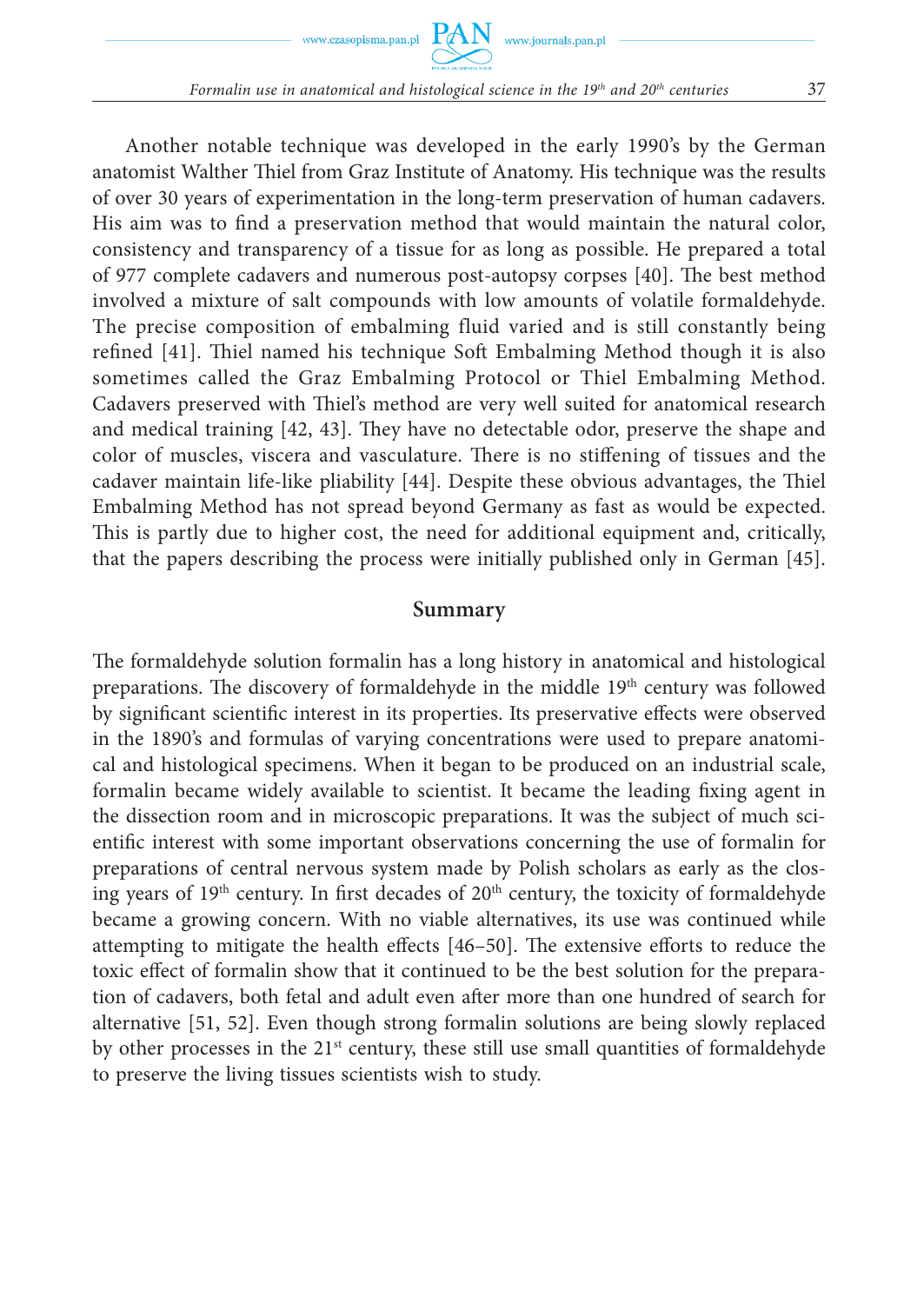## **References**

- 1. *Brenner E.*: Human body preservation old and new techniques. Journal of Anatomy. 2014; 224: 316–344. URL: http://onlinelibrary.wiley.com/doi/10.1111/joa.12160/epdf [accessed January 2016].
- 2. *Walker J.F.*: Early history of acetaldehyde and formaldehyde. A chapter in the history of organic chemistry. Journal of Chemical Education. 1933; 10: 546–551. URL: http://pubs.acs.org/doi/ pdf/10.1021/ed010p546 [accessed November 2015].
- 3. *Liebig J.*: Ueber die Produkte der Oxydation des Alkohols. Annalen der Pharmacie (European Journal of Organic Chemistry). 1835; 14: 134–44. URL: http://cybra.lodz.pl/dlibra/publication/110?tab=1.
- 4. *Alleger W.W.*: Formalin. Proceedings of the American Microscopical Society. 1894; 15: 192–197. URL: http://www.jstor.org/stable/3220762 [accessed November 2015].
- 5. *Walker J.F.*: Formaldehyde. Reinhold Publishing Corporation. 1944. New York. URL: http://library. sciencemadness.org/library/books/formaldehyde.pdf [accessed November 2015].
- 6. *Hofmann A.W.*: Betraige zur kenntniss des Methylaldehyds. Journal fur Chemie and Physik. 1869; 107/108: 414–424. URL: https://books.google.ch [accessed November 2015].
- 7. *Simmons J.E.*: Fluid preservation: a comprehensive reference. 2014. Rowman and Littlefield: 28-29. URL: https://books.google.pl/ [accessed November 2015].
- 8. *Aronson H.*: Über die antiseptischen eigenschaften des formaldehyds, Berliner klinische Wochenschrift. 1892; 29: 749.
- 9. *Trillat M.T.*: Sur les propétés antiseptiques de la formaldehyde. Les Comptes rendus hebdomadaires des séances de l'Académie des sciences. 1892; 114: 1278–1281. URL: http://gallica.bnf.fr/ark:/12148/ bpt6k3070h [accessed November 2015].
- 10. Blum F.: Der formaldehyd als hartungsmittel. Zeitschrift für wissenschaftliche Mikroskopie und mikroskopische Technik. 1893; 10: 314–315. URL: http://www.biodiversitylibrary.org [accessed November 2015].
- 11. *Fish P.A.*: The use of formalin in neurology. Transactions of the American Microscopical Society. 1896; 17: 319–330. URL: http://www.jstor.org/stable/3221415 [accessed November 2015].
- 12. *Cullen T.S.*: A rapid method of making permanent sections from frozen sections by the use of formalin. Johns Hopkins Hospital Bulletin. 1895; 49: 1. URL: http://collections.nlm.nih.gov/ext/ dw/101487801/PDF/101487801.pdf [accessed November 2015].
- 13. *Blum F.*: Notiz über die Anwendung des Formaldehyds (Formol) als Härtungs- und Conservirungsmittel. Anatomischer Anzeiger (Annals of Anatomy). 1894; 9: 229–231. URL: http://www.biodiversitylibrary.org [accessed November 2015].
- 14. *Krauss W.C.*: Formalin as a hardening agent for nerve tissues. Transactions of the American Microscopical Society. 1896; 17: 315–318. URL: http://www.jstor.org/stable/3221414 [accessed November 2015].
- 15. *Blum F.*: Ueber Wesen und Wert der Formolhärtnung. Anatomischer Anzeiger (Annals of Anatomy). 1896; 11: 718–27 URL: https://archive.org [accessed November 2015].
- 16. *Durig von A.*: Das Formalin als Fixirungsmittel anstatt der Osmiumsäure bei der Methode Ramón y Cajal's. Anatomischer Anzeiger (Annals of Anatomy). 1895; 10: 659–660. URL: http://www. biodiversitylibrary.org [accessed November 2015].
- 17. *Dobson J.*: Historical introduction [in] Anatomical techniques, red. Tompsett D.H., Edinburgh and London 1970: XV.
- 18. *Buesa R.J.*: Histology without formalin? Annals of Diagnostic Pathology. 2008; 12: 387–396. URL: http://www.sciencedirect.com/science/article/ [accessed November 2015].
- 19. *Oesler R.E.*: Oscar Loew. Journal of Chemical Education. 1930; 7: 314–315. URL: http://pubs.acs.org/ doi/pdf/10.1021/ed007p314 [accessed November 2015].
- 20. *Wehr W.O.*: O własnościach formaldehydu (About properties of Formaldehyde). Diary VII Congress of Polish Physicians and Naturalists. 1895; 54: 85.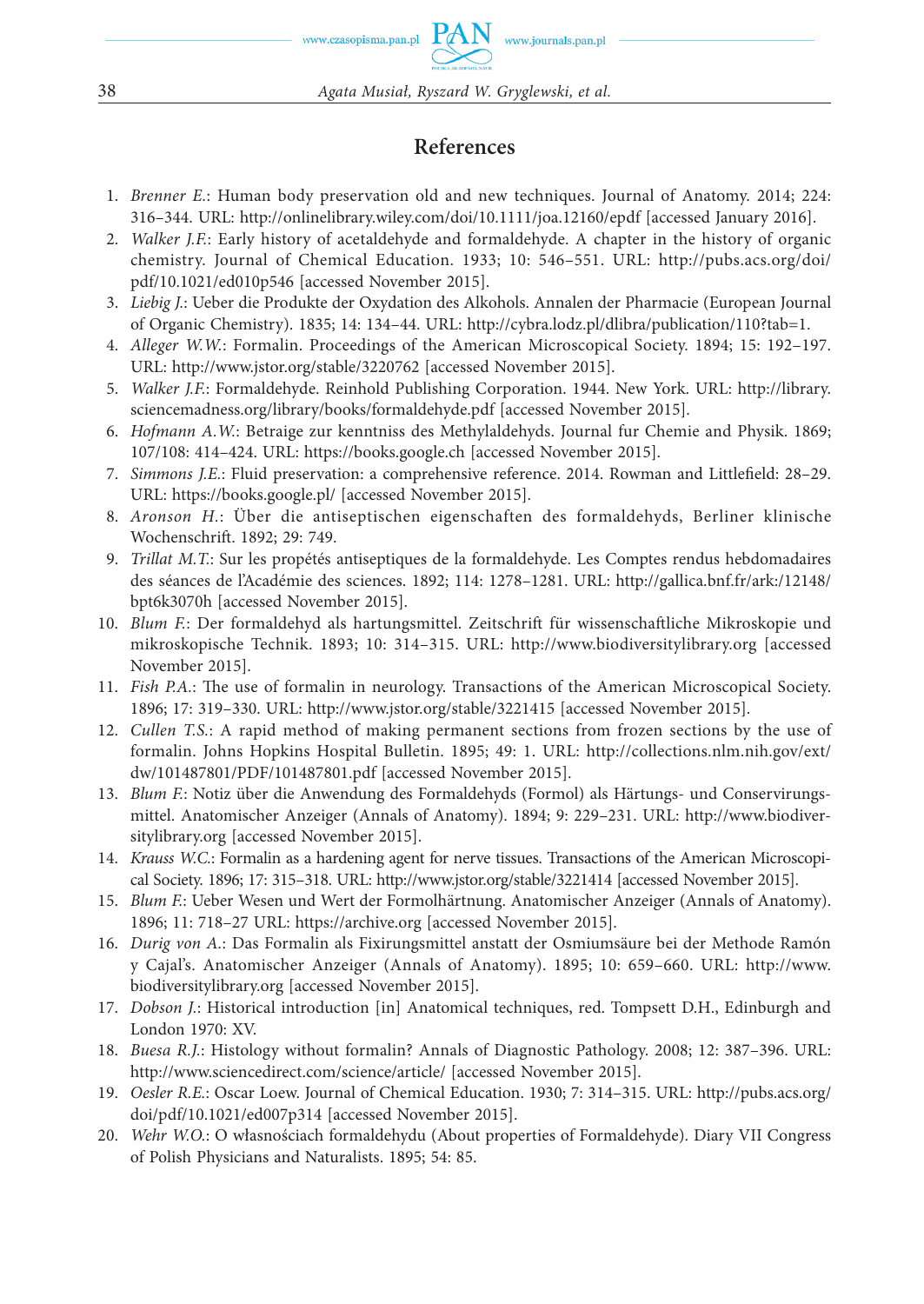- 21. *Wehr W.O.*: O formaldehidzie czyli metanalu (About formaldehyde, "metanal" in polish). Lecture exchange. 1895; 34: 202–205.
- 22. *Chenzinski W.C.*: Ueber die Härtnung des Gehirns in Formalinlösungen (About the hardening of the brain in formalin solutions) Centralblatt für allgemeine Pathologie und pathologische Anatomie. 1896; 7: 429–430. URL: https://archive.org/stream/zentralblattfue101 [accessed November 2015].
- 23. *Hoyer H.*: Ueber die Anwendung des Formaldehyds in der histologischen Technik. Anatomischer Anzeiger (Annals of Anatomy). 1894; 9: 236–238. URL: http://www.biodiversitylibrary.org [accessed November 2015].
- 24. *Sandritter W., Hartleib J.*: Quantitative Untersuchungen uber den Nukleinsaureverlust des Gewebes bei Fixierung und Einbettung. Experimentia. 1955; 11: 313–314.
- 25. *Harbers E., Neumann K.*: Quantitativ-chemische Untersuchungen zur Farberischen Darstellung der Pentosenucleinsaure in Gewebsschnitten. Zeitschrift fur Naturforschung. 1955; 10b: 357–359.
- 26. *Hartleib J., Diefenbach H., Sandritter W.*: 1956. Acta Histochimica 2: 196–207.
- 27. *Fisher M.H.*: The Toxic Effects of Formaldehyde and Formalin. The Journal of Experimental Medicine. 1905; 6: 487–517. URL: http://jem.rupress.org/content/6/4-6/487.full.pdf+html [accessed January 2016].
- 28. *Rudzki E.*: Formalina jako konserwant (Formalin as a preservative solution). Practical Medicine. 1998; 161: 7–8.
- 29. *Raja D., Sultana B.*: Potential health hazards for students exposed to formaldehyde in the gross anatomy laboratory. Journal of Enviromental Health. 2012; 74: 36–40.
- 30. *Whitehead M.C., Savoia M.C.*: Evaluation of methods to reduce formaldehyde level of cadavers in the dissection laboratory. Clinical Anatomy. 2008; 21: 75–81.
- 31. *Coleman R., Kogan I.*: An improved low-formaldehyde embalming fluid to preserve cadavers for anatomy teaching. Journal of Anatomy. 1998; 192: 443–446. doi: 10.1046/j.1469- 7580.1998.19230443.x.
- 32. *O'Sullivan E., Mitchell B.S.*: An improved composition for embalming fluid to preserve cadavers for anatomy teaching in the United Kingdom. Journal of Anatomy. 1993; 182: 295–297. URL: http:// www.ncbi.nlm.nih.gov/pmc/articles/PMC1259842/pdf/janat00145-0135.pdf [accessed January 2016].
- 33. *Kawamata S., Kodera H.*: Reduction of formaldehyde concentrations in the air and cadaveric tissues by ammonium carbonate. Anatomical Science International. 2004; 79: 152–157.
- 34. *Coskey A., Gest T.R.*: Effectiveness of various methods of formaldehyde neutralization using monoethanolamine. Clinical Anatomy. 2015; 28: 449–454.
- 35. *Cauwenbergs P., Jones A., Zabobonin A.*: Post-Embalming Perfusion with Infutrace™ Limits Exposure to Noxious Fixatives. The 16th Annual Meeting of the American Association of Clinical Anatomists. June 8–12. Iowa City, IA. 1999: 8. URL: http://clinical-anatomy.org/images/downloads/ Past\_Meeting\_PDFs/iowa\_program.pdf [accessed January 2016].
- 36. *Hagens von G.*: Impregnation of Soft Biological Specimens with Thermosetting Resins and Elastomers. The Anatomical Record. 1979; 194: 247-255.
- 37. *Pashaei Sh.*: A Brief Review on the History, Methods and Applications of Plastination. International Journal of Morphology. 2010; 28: 1075–1079. URL: http://www.scielo.cl/pdf/ijmorphol/v28n4/art14. pdf [accessed January 2016].
- 38. *Hagens von G., Tiedemann K., Kriz W.*: The Current Potential of Plastination. Anatomy and Embryology. 1987; 175: 411–421.
- 39. *Jones D.G.*: Re-inventing anatomy: the impact of plastination on how we see the human body. Clinical Anatomy. 2002; 15: 436–440.
- 40. *Thiel W.*: Die Konservierung ganzer Leichen in natürlichen Farben. Annales of Anatomy (Anatomische Anziger). 1992; 174: 185–195.
- 41. *Eisma R., Lamb C., Soames R.W.*: From Formalin to Thiel Embalming: What Changes? One Anatomy Department's Experiences. Clinical Anatomy. 2013; 26: 564–571.